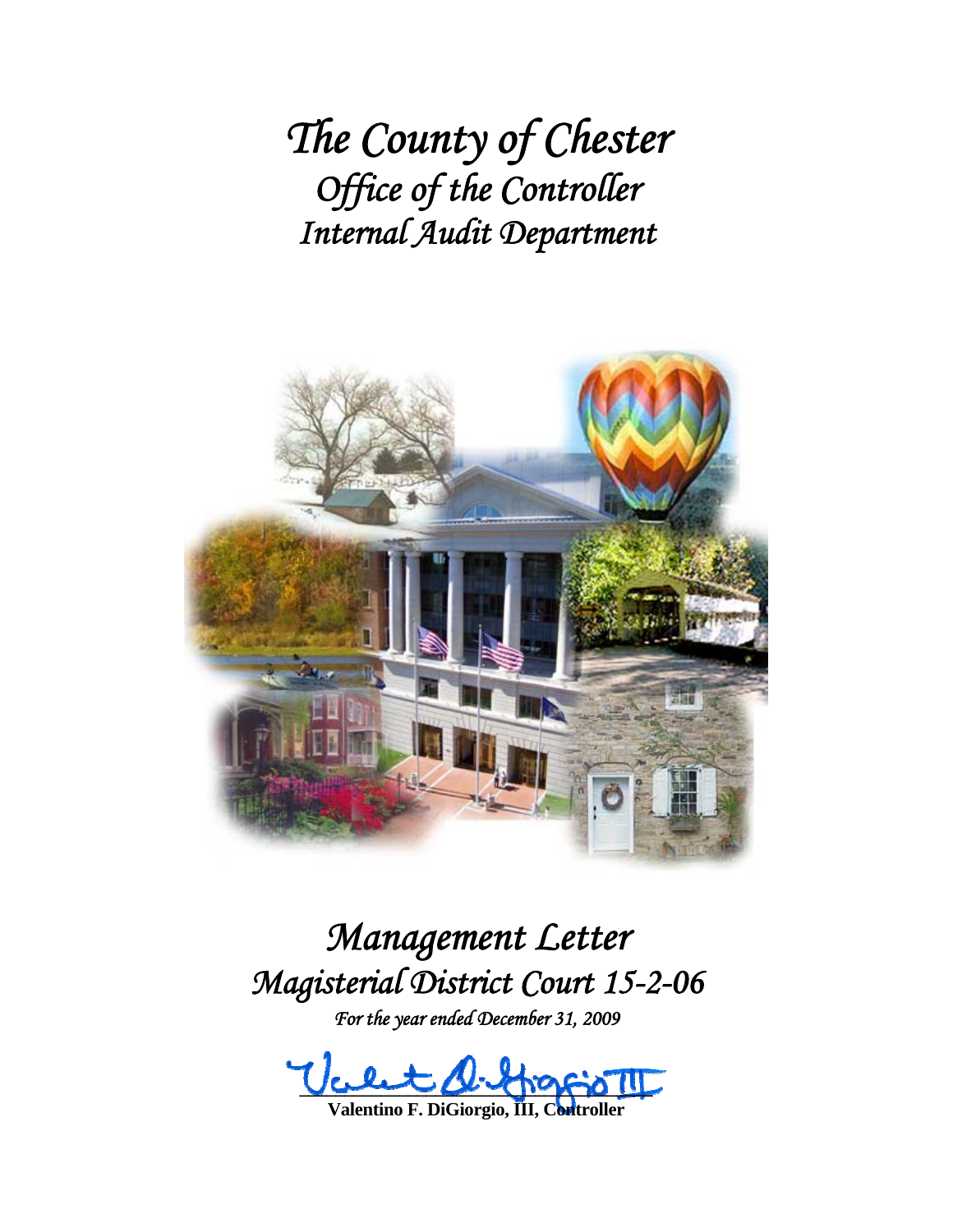## **To: Magisterial District Judge Rita Arnold**

#### *Introduction*

On June 23, 2010, Internal Audit completed an audit of Magisterial District Court 15-2-06 (*District Court*). Carissa M. Petrelia was the auditor-in-charge and was assisted by 1 additional audit staff member. Internal Audit is required by the Pennsylvania County Code to review district courts annually to ensure compliance with policies and procedures mandated by the Administrative Office of Pennsylvania Courts and/or District Justice Administration and to assess their overall internal control structure. The scope of our audit included a review of the following:

- Cash and Petty Cash
- Undisbursed Funds
- Cash Receipts
- Manual Receipts
- Cash Disbursements
- Voided Transactions
- Overall Compliance.

We conducted our audit in accordance with generally accepted auditing standards and standards applicable to financial audits contained in Government Auditing Standards published by the Comptroller of the United States. We have also issued our Independent Auditor's Report on Compliance and Internal Control over Financial Reporting concurrent with this Management Letter. Disclosures and other information in that Report (also dated June 23, 2010) should be considered in conjunction with this Management Letter.

#### *Executive Summary*

The management and staff of the *District Court* are, in all material respects, in compliance with policies and procedures set forth by the Administrative Office of Pennsylvania Courts and directives imposed by District Justice Administration. Minor findings involving internal control and compliance are included within this Management Letter. Based on Internal Audit's testing and observations, it is our opinion that these deficiencies are not the result of negligence or deliberate misconduct, but are instead the consequences of one or more of the following:

- Oversights
- Human error.

We would like to thank the management and staff of the *District Court* for their cooperation and assistance during the course of this audit. We have provided herein a copy of our "Audit Findings" and "Recommendations" for your review and comment.

Please feel free to contact our office at (610) 344-6064 should you have any questions or concerns.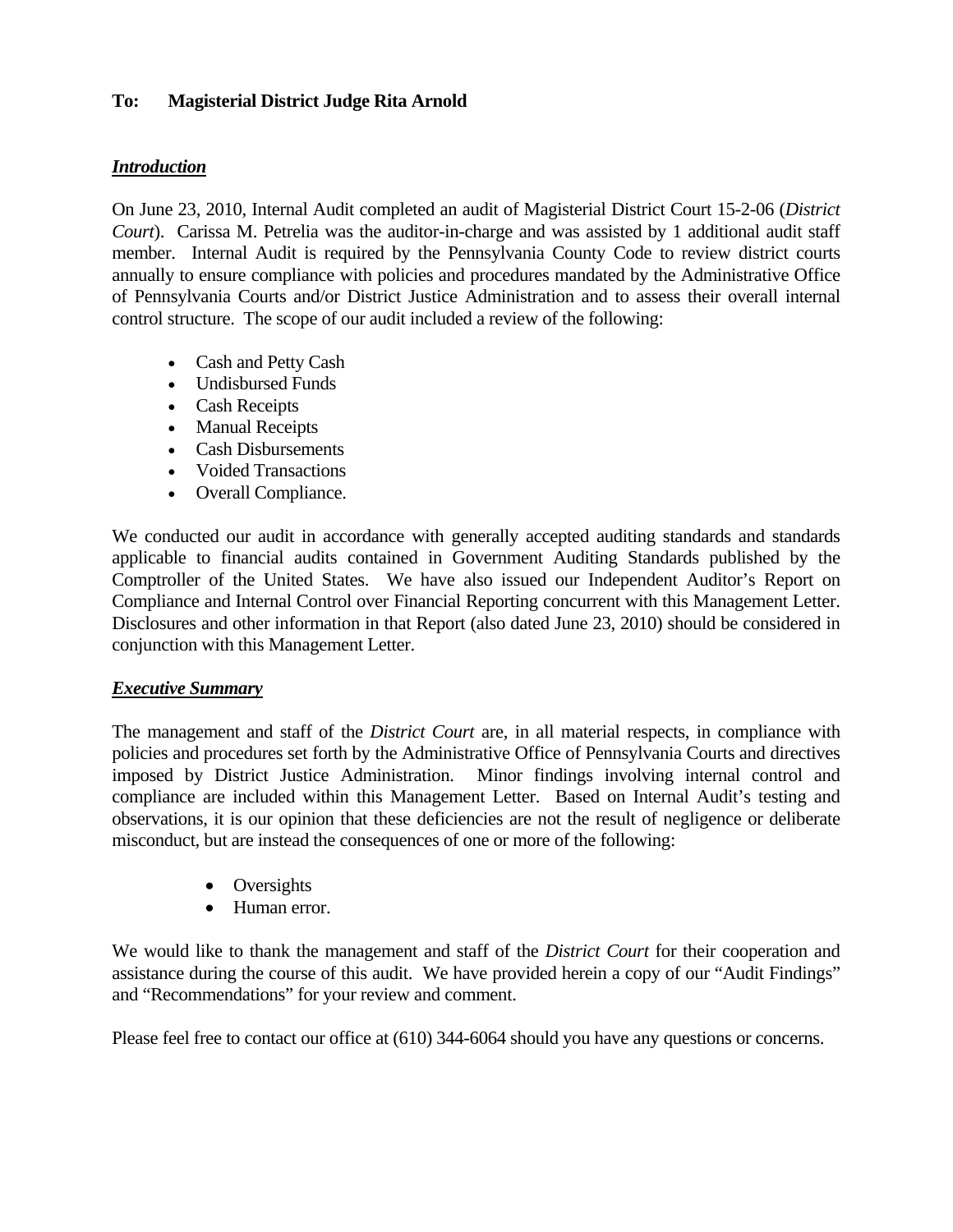## **COUNTY OF CHESTER**

# **MAGISTERIAL DISTRICT COURT 15-2-06**

# **FINDINGS AND RECOMMENDATIONS**

# **FOR THE YEAR ENDED DECEMBER 31, 2009**

## **II. INTERNAL CONTROL FINDINGS AND RECOMMENDATIONS**

## RECONCILIATION

#### Finding 1: Change Fund

When conducting the count of the change fund, Internal Audit observed that it was overstated by \$1.00.

#### **Recommendation**

Internal Audit recommends that the staff of the *District Court* take greater care when making change to ensure that the change fund remains in balance with the County's petty cash subsidiary ledger.

#### *Auditee Response*

*District Court management concurs with the finding and recommendation.* 

## **II. COMPLIANCE WITH POLICIES AND PROCEDURES**

In order to test compliance with all applicable policies and procedures, Internal Audit selected a statistical sample of 25 case files out of a total population of 8,611 case files created in 2009. In addition, we performed other related tests of cash receipts, cash disbursements, manual receipts, undisbursed funds, and voided transactions. Sample sizes for the tested areas were determined through a risk assessment analysis based on the results of the *District Court's* prior year audit and current year case load. We believe the results of our tests are representative of the entire population on the basis of accepted audit sampling principles.

#### Finding 1: Undisbursed Funds

Internal Audit noted that in 2 instances funds, were not disbursed in a timely manner.

#### Recommendation

Internal Audit recommends that the *District Court* review items on the undisbursed funds report monthly so that monies may be applied in a timely manner.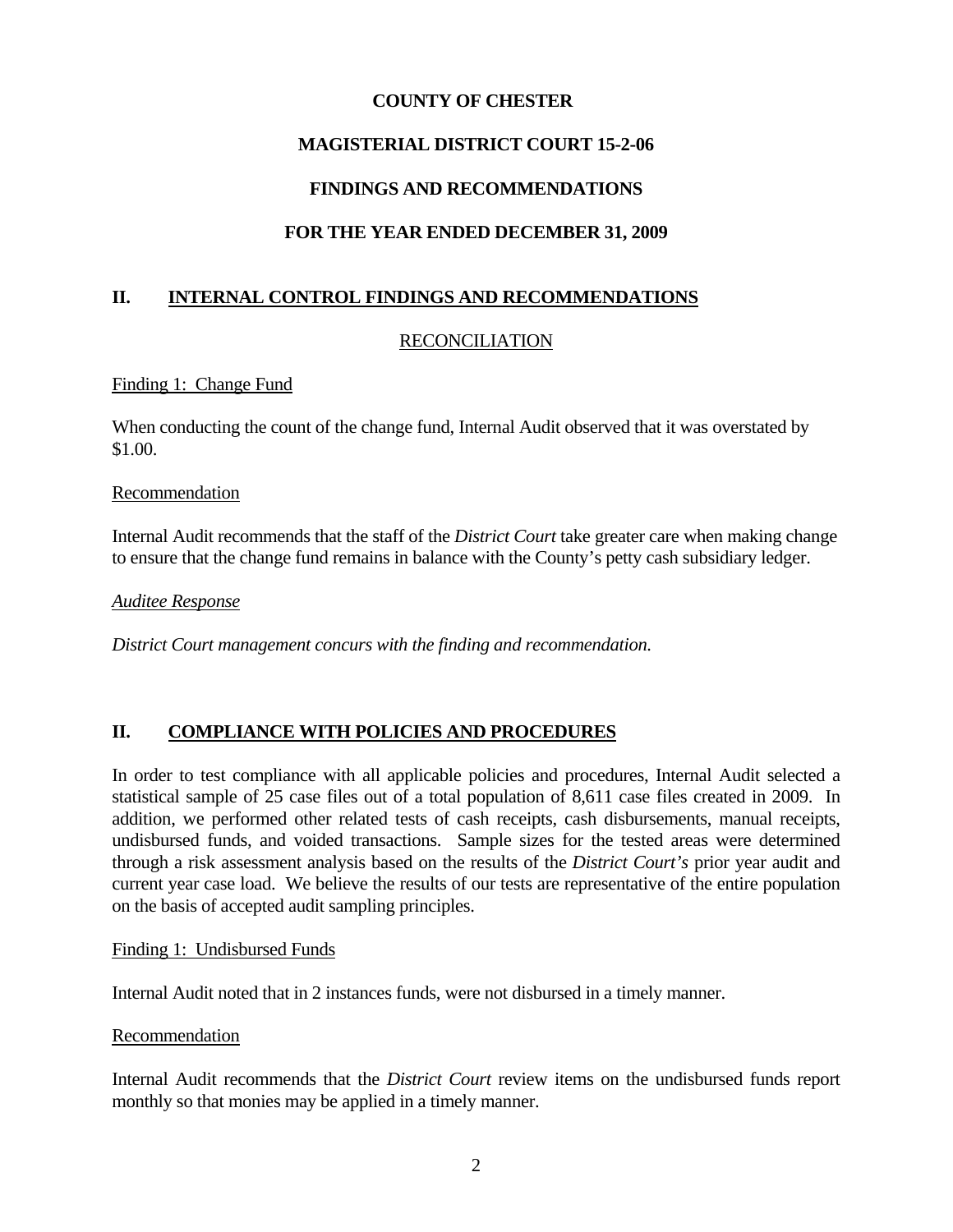## **COUNTY OF CHESTER**

# **MAGISTERIAL DISTRICT COURT 15-2-06**

# **SUMMARY OF EXIT CONFERENCE**

# **FOR THE YEAR ENDED DECEMBER 31, 2009**

# **II. COMPLIANCE WITH POLICIES AND PROCEDURES**

Finding 1: Undisbursed Funds (continued)

*Auditee Response*

*District Court management concurs with the finding and recommendation.*